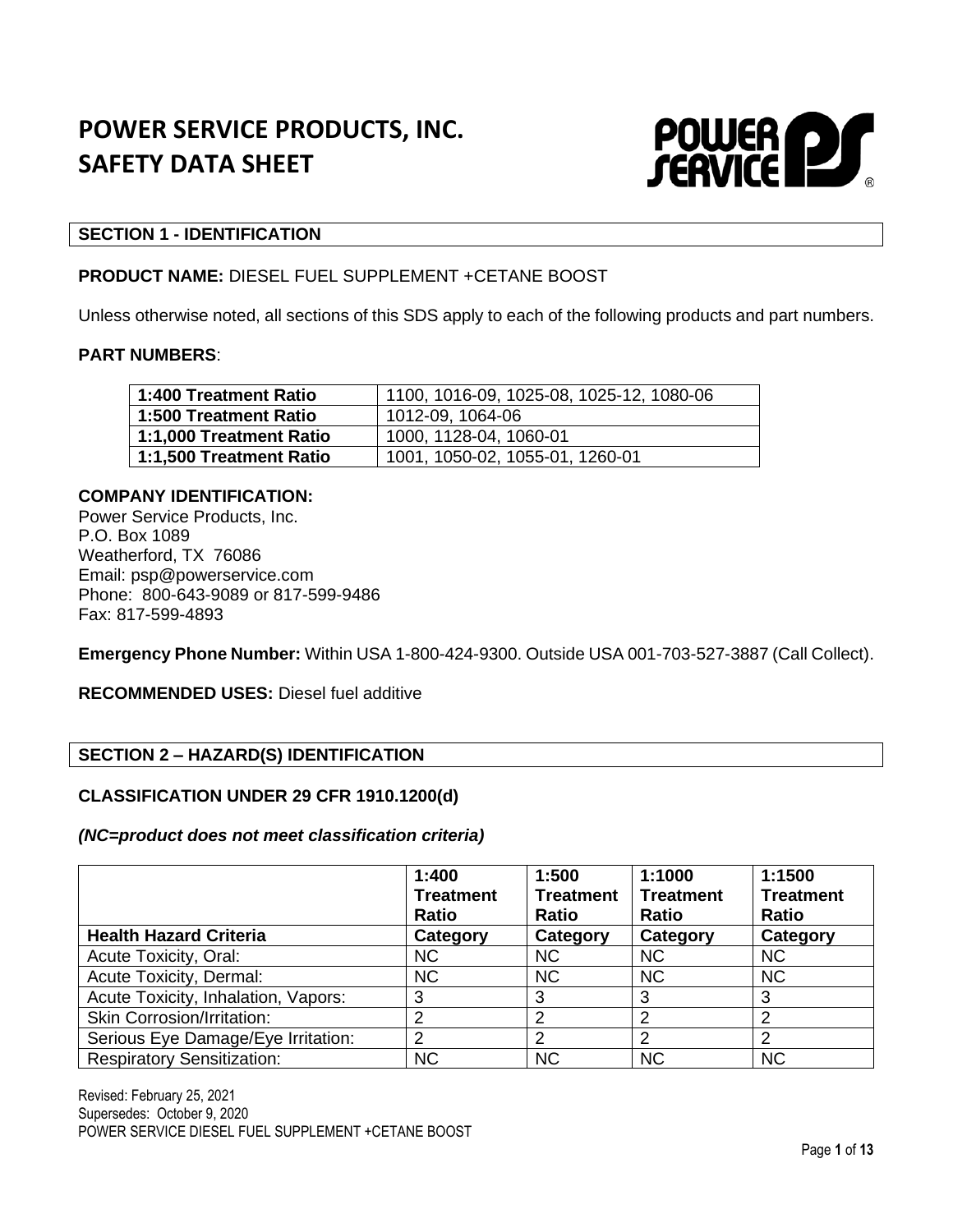|                                        | 1:400<br><b>Treatment</b><br><b>Ratio</b> | 1:500<br><b>Treatment</b><br><b>Ratio</b> | 1:1000<br><b>Treatment</b><br><b>Ratio</b> | 1:1500<br><b>Treatment</b><br><b>Ratio</b> |
|----------------------------------------|-------------------------------------------|-------------------------------------------|--------------------------------------------|--------------------------------------------|
| <b>Health Hazard Criteria</b>          | Category                                  | Category                                  | Category                                   | Category                                   |
| <b>Skin Sensitization:</b>             | <b>NC</b>                                 | <b>NC</b>                                 | <b>NC</b>                                  | <b>NC</b>                                  |
| Germ Cell Mutagenicity:                | <b>NC</b>                                 | <b>NC</b>                                 | <b>NC</b>                                  | <b>NC</b>                                  |
| Carcinogenicity:                       | $\overline{2}$                            | 2                                         | 2                                          | 2                                          |
| <b>Reproductive Toxicity:</b>          | <b>NC</b>                                 | <b>NC</b>                                 | <b>NC</b>                                  | <b>NC</b>                                  |
| Specific Target Organ Toxicity, Single | 3                                         | 3                                         | 3                                          | 3                                          |
| Exposure:                              |                                           |                                           |                                            |                                            |
| Specific Target Organ Toxicity,        | <b>NC</b>                                 | <b>NC</b>                                 | <b>NC</b>                                  | <b>NC</b>                                  |
| Repeated                               |                                           |                                           |                                            |                                            |
| or Prolonged Exposure:                 |                                           |                                           |                                            |                                            |
| <b>Aspiration Hazard:</b>              |                                           |                                           |                                            |                                            |

|                                     | 1:400            | 1:500            | 1:1000           | 1:1500           |
|-------------------------------------|------------------|------------------|------------------|------------------|
|                                     | <b>Treatment</b> | <b>Treatment</b> | <b>Treatment</b> | <b>Treatment</b> |
|                                     | <b>Ratio</b>     | <b>Ratio</b>     | Ratio            | Ratio            |
| <b>Physical Properties Criteria</b> | Category         | Category         | Category         | Category         |
| Explosives:                         | <b>NC</b>        | <b>NC</b>        | <b>NC</b>        | <b>NC</b>        |
| <b>Flammable Gases:</b>             | <b>NC</b>        | <b>NC</b>        | <b>NC</b>        | <b>NC</b>        |
| <b>Flammable Aerosols:</b>          | <b>NC</b>        | <b>NC</b>        | <b>NC</b>        | <b>NC</b>        |
| <b>Oxidizing Gases:</b>             | <b>NC</b>        | <b>NC</b>        | <b>NC</b>        | <b>NC</b>        |
| <b>Gases Under Pressure:</b>        | <b>NC</b>        | <b>NC</b>        | <b>NC</b>        | <b>NC</b>        |
| Flammable Liquids:                  | 3                | 3                | 3                | 3                |
| <b>Flammable Solids:</b>            | <b>NC</b>        | <b>NC</b>        | <b>NC</b>        | <b>NC</b>        |
| Self-Reactive Chemicals:            | <b>NC</b>        | <b>NC</b>        | <b>NC</b>        | <b>NC</b>        |
| <b>Pyrophoric Liquids:</b>          | <b>NC</b>        | <b>NC</b>        | <b>NC</b>        | <b>NC</b>        |
| <b>Pyrophoric Solids:</b>           | <b>NC</b>        | <b>NC</b>        | <b>NC</b>        | <b>NC</b>        |
| Self-Heating Chemicals:             | <b>NC</b>        | <b>NC</b>        | <b>NC</b>        | <b>NC</b>        |
| Chemicals Which, in Contact with    | <b>NC</b>        | <b>NC</b>        | <b>NC</b>        | <b>NC</b>        |
| Water,                              |                  |                  |                  |                  |
| <b>Emit Flammable Gases:</b>        |                  |                  |                  |                  |
| Oxidizing Liquids:                  | <b>NC</b>        | <b>NC</b>        | <b>NC</b>        | <b>NC</b>        |
| <b>Oxidizing Solids:</b>            | <b>NC</b>        | <b>NC</b>        | <b>NC</b>        | <b>NC</b>        |
| Organic Peroxides:                  | <b>NC</b>        | <b>NC</b>        | <b>NC</b>        | <b>NC</b>        |
| <b>Corrosive to Metals:</b>         | <b>NC</b>        | <b>NC</b>        | <b>NC</b>        | <b>NC</b>        |

# **LABEL SIGNAL WORD, HAZARD STATEMENTS, SYMBOLS AND PRECAUTIONARY STATEMENTS UNDER 29 CFR 1910.1200(f):**

# *Please see the Note regarding product labeling in Section 16.*

|                    | 1:400        | 1:500         | 1:1000       | 1:1500           |
|--------------------|--------------|---------------|--------------|------------------|
|                    | Treatment    | Treatment     | Treatment    | <b>Treatment</b> |
|                    | <b>Ratio</b> | <b>Ratio</b>  | <b>Ratio</b> | <b>Ratio</b>     |
| <b>Signal Word</b> | Danger       | <b>Danger</b> | Danger       | <b>Danger</b>    |

Revised: February 25, 2021 Supersedes: October 9, 2020 POWER SERVICE DIESEL FUEL SUPPLEMENT +CETANE BOOST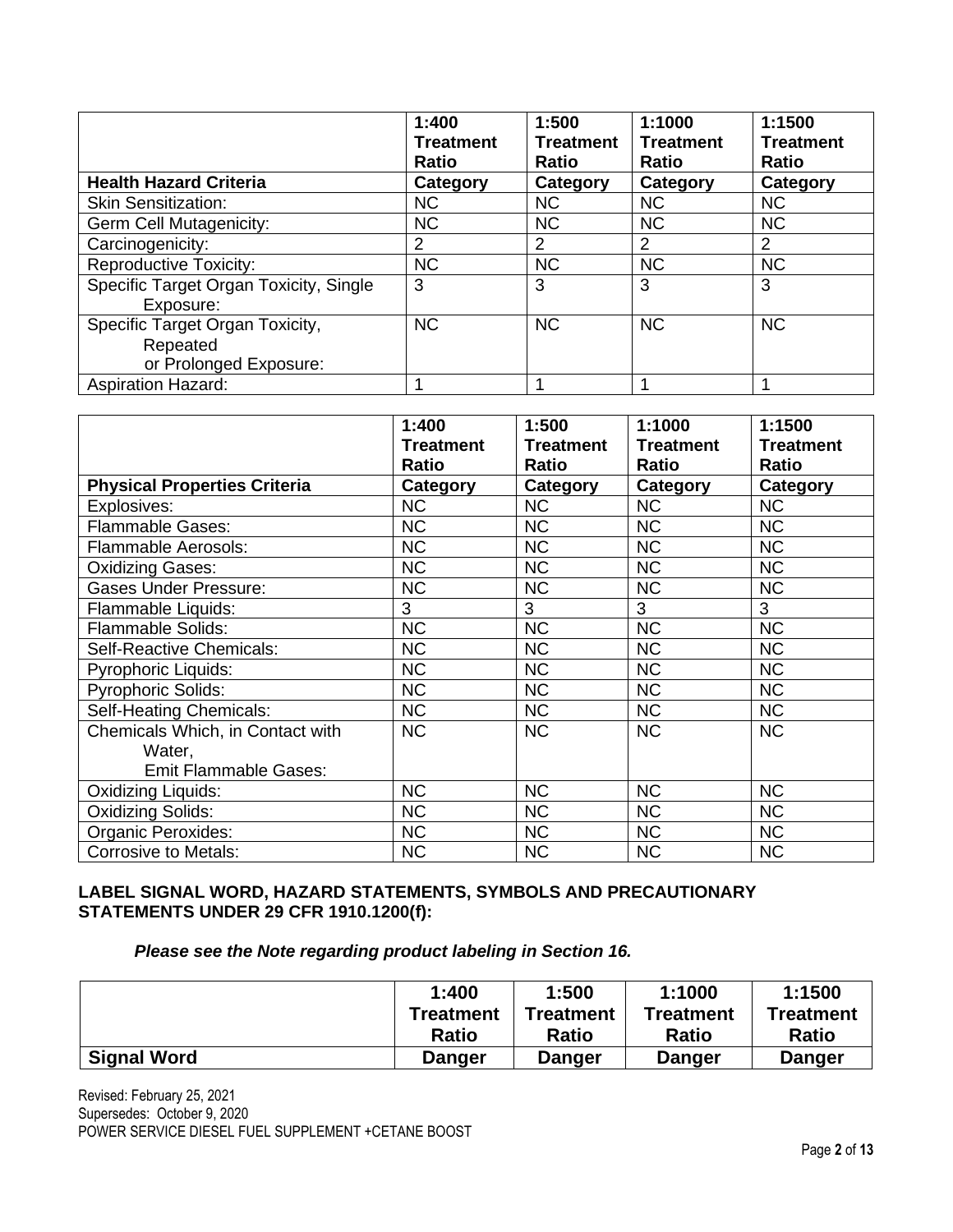**Hazard Statement(s):** Flammable liquid and vapor. Toxic if inhaled. May be fatal if swallowed and enters airways. Causes skin and serious eye irritation. May cause respiratory irritation and drowsiness or dizziness.

**Symbols:** The following symbols are for all treatment ratios.



**Precautionary Statement(s):** Keep away from sparks and open flames. No smoking. Keep container tightly closed. Use only non-sparking tools. Take precautionary measures against static discharge. Avoid breathing vapors. Use only outdoors or in a well-ventilated area. Wash hands thoroughly after handling. Wear protective gloves and eye protection. Store locked up and in cool, well ventilated place. KEEP OUT OF REACH OF CHILDREN.

#### **Hazards Not Otherwise Classified: None**

## **SECTION 3 – COMPOSITION / INFORMATION ON INGREDIENTS**

The specific chemical identity and exact concentration percentage has been withheld as a Trade Secret. Specific chemical information will be made available to health professionals in accordance with 29 CFR 1910.1200.

## **INGREDIENTS CLASSIFIED AS HEALTH HAZARDS**

| <b>TREATMENT RATIO 1:400</b> |                             |                     |                             |
|------------------------------|-----------------------------|---------------------|-----------------------------|
| <b>Chemical Name</b>         | <b>Common Name/Synonyms</b> | <b>CAS Number</b>   | <b>Concentration</b><br>(%) |
| <b>Petroleum Distillates</b> | Trade secret                | Trade secret        | $25 - 85$                   |
| Hydroxy alkoxylate           | Trade secret                | <b>Trade secret</b> | $5 - 15$                    |
| <b>Alkyl Nitrates</b>        | Trade secret                | Trade secret        | $2 - 8$                     |
| Aromatic hydrocarbons        | Trade secret                | <b>Trade secret</b> | $0.5 - 2$                   |
| Naphthalene                  | Not available               | $91 - 20 - 3$       | $0.05 - 0.2$                |

| <b>TREATMENT RATIO 1:500</b> |                             |                     |                             |
|------------------------------|-----------------------------|---------------------|-----------------------------|
| <b>Chemical Name</b>         | <b>Common Name/Synonyms</b> | <b>CAS Number</b>   | <b>Concentration</b><br>(%) |
| <b>Petroleum Distillates</b> | Trade secret                | Trade secret        | $25 - 85$                   |
| Hydroxy alkoxylate           | Trade secret                | <b>Trade secret</b> | $5 - 15$                    |
| <b>Alkyl Nitrates</b>        | Trade secret                | <b>Trade secret</b> | $2 - 8$                     |
| Aromatic hydrocarbons        | <b>Trade secret</b>         | Trade secret        | $0.5 - 2$                   |
| Naphthalene                  | Not available               | $91 - 20 - 3$       | $0.05 - 0.2$                |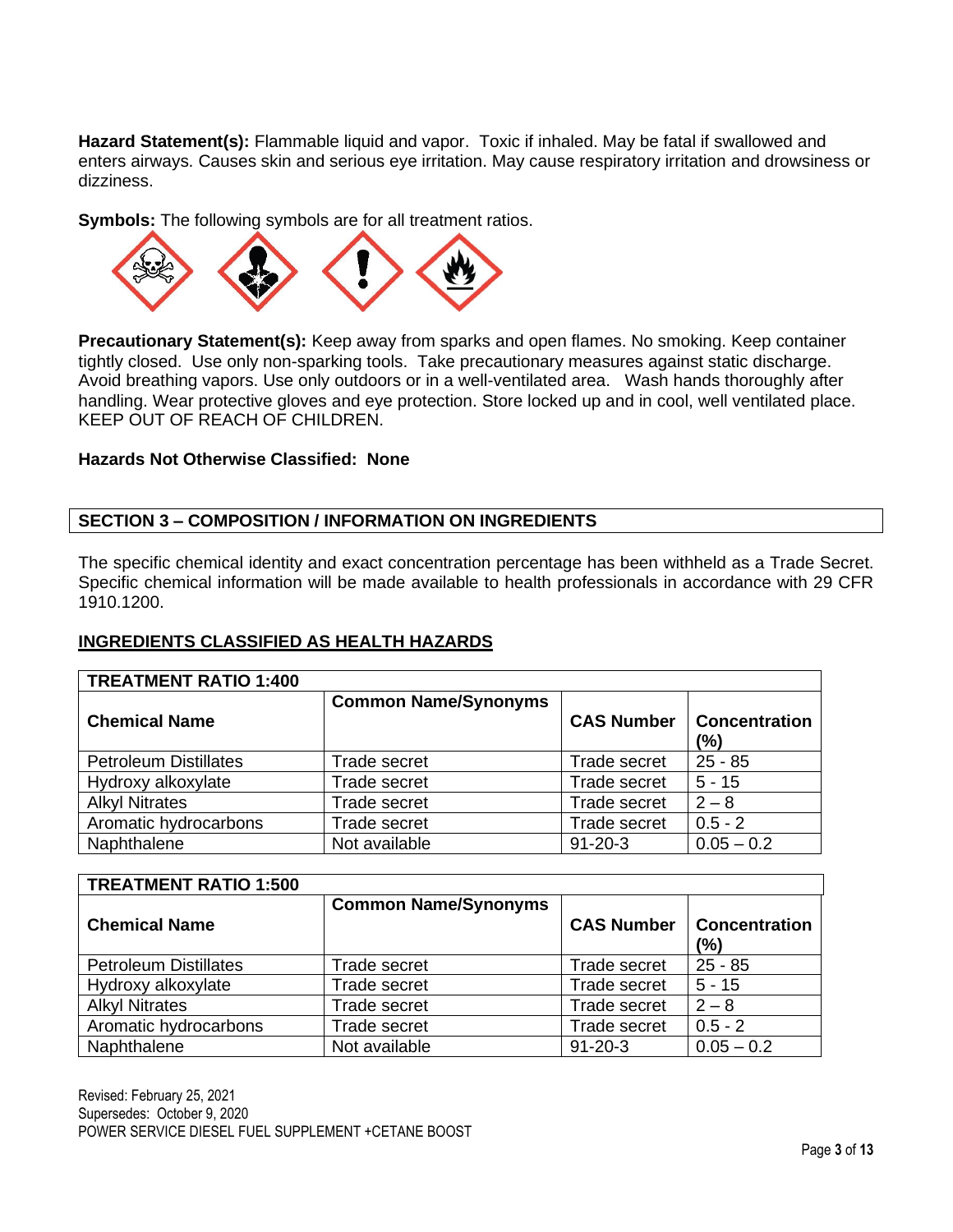| <b>TREATMENT RATIO 1:1000</b> |                             |                     |                      |  |  |  |  |
|-------------------------------|-----------------------------|---------------------|----------------------|--|--|--|--|
| <b>Chemical Name</b>          | <b>Common Name/Synonyms</b> | <b>CAS Number</b>   | Concentration<br>(%) |  |  |  |  |
| <b>Petroleum Distillates</b>  | Trade secret                | Trade secret        | $35 - 85$            |  |  |  |  |
| <b>Alkyl Nitrates</b>         | <b>Trade secret</b>         | Trade secret        | $5 - 15$             |  |  |  |  |
| Aromatic Hydrocarbons         | <b>Trade secret</b>         | Trade secret        | $1 - 5$              |  |  |  |  |
| Hexan-1-ol, 2-ethyl           | Trade secret                | <b>Trade secret</b> | - 5                  |  |  |  |  |
| Naphthalene                   | Not available               | $91 - 20 - 3$       | $0.1 - 0.5$          |  |  |  |  |

#### **TREATMENT RATIO 1:1500 Chemical Name Common Name/Synonyms CAS Number Concentration (%)** Petroleum Distillates Trade secret Trade secret | 25 - 75 Alkyl Nitrates Trade secret Trade secret Trade secret 8 - 22 Aromatic Hydrocarbons Trade secret Trade secret Trade secret 1 - 8 Hexan-1-ol, 2-ethyl Trade secret Trade secret | 1 – 5 Naphthalene  $\vert$  Not available  $\vert$  91-20-3  $\vert$  0.1 – 0.5

#### **SECTION 4 - FIRST AID MEASURES**

As a precaution, exposure to liquids, vapors, mists and fumes should be minimized.

**EYE CONTACT:** Rinse cautiously with water for several minutes. Remove contact lenses, if present and easy to do. Continue rinsing. If eye irritation persists, get medical advice.

**SKIN CONTACT:** Wash with plenty of water. Take off contaminated clothing and wash it before reuse. If skin irritation occurs get medical advice/attention.

**INHALATION:** Remove person to fresh air and keep comfortable for breathing. Call a doctor.

**INGESTION:** If swallowed, IMMEDIATELY call a doctor. Do NOT induce vomiting.

#### **SECTION 5 - FIRE FIGHTING MEASURES**

**EXTINGUISHING MEDIA:** Use water fog, alcohol-resistant foam, dry chemical or carbon dioxide (CO2) to extinguish flames.

**SPECIFIC HAZARDS:** Vapors are heavier than air and may travel along the ground to a distant ignition source and flash back. See Section 10 for Stability and Reactivity. **NOTE:** EMPTY CONTAINERS CONTAIN COMBUSTIBLE VAPORS THAT CAN CAUSE FLASH FIRES OR EXPLOSIONS. CONTAINERS ARE SINGLE-TRIP CONTAINERS AND SHOULD NOT BE USED FOR ANY REASON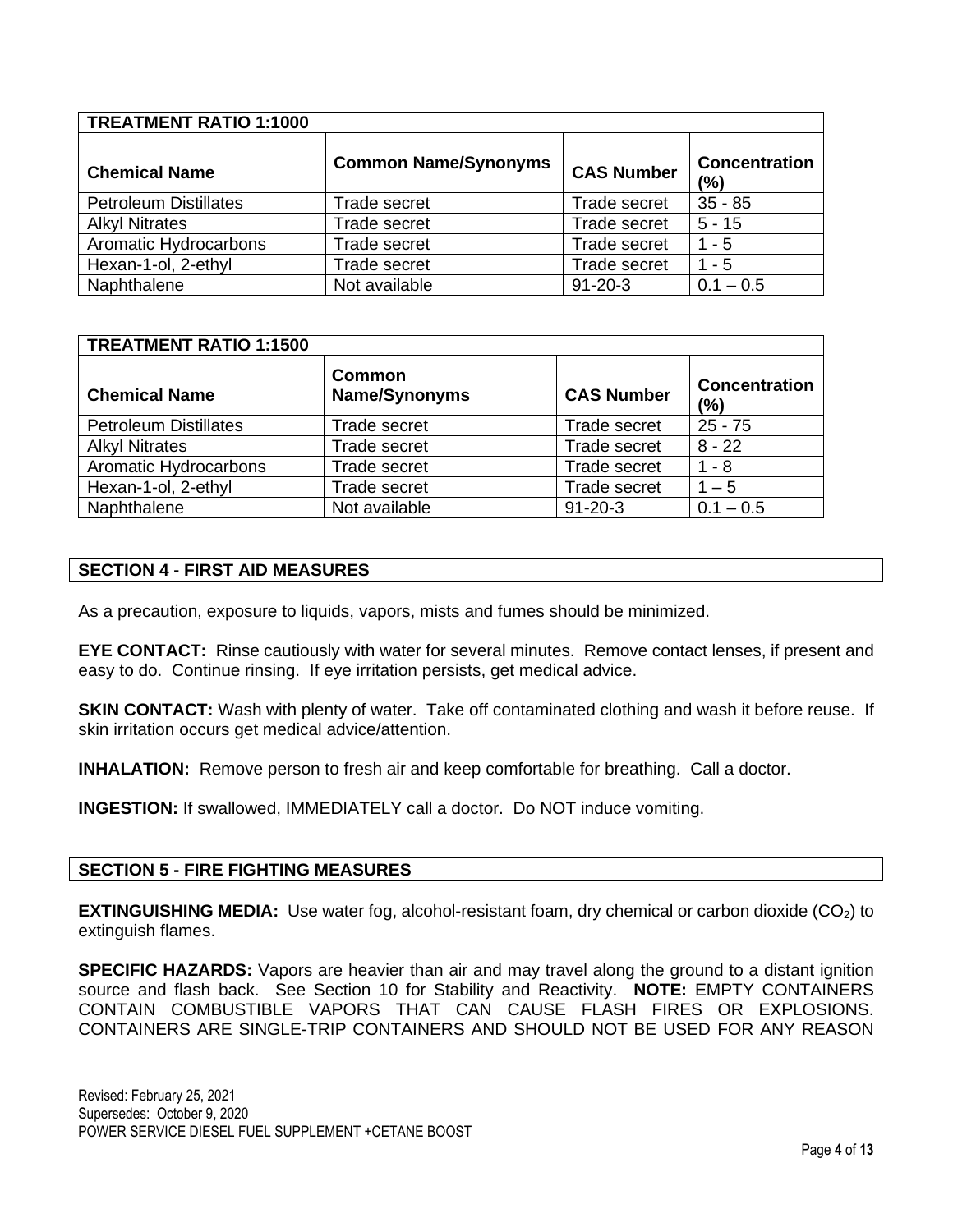AFTER BEING EMPTIED. DO NOT USE CUTTING TORCH EQUIPMENT OR ANY OTHER FLAME OR OTHER SOURCES OF IGNITION ON ANY EMPTY CONTAINER.

**PROTECTIVE EQUIPMENT AND PRECAUTIONS**: Use standard protective equipment including selfcontained breathing apparatus (SCBA).

# **SECTION 6 - ACCIDENTAL RELEASE MEASURES**

**PERSONAL PRECAUTIONS, PROTECTIVE EQUIPMENT, AND EMERGENCY PROCEDURES:** Avoid contact with spilled material. Warn or evacuate occupants in surrounding and downwind areas. Eliminate all sources of ignition in the vicinity of the spill or released vapor. See Section 2 for Hazards Identification. See Section 4 for First Aid Measures. See Section 5 for Fire Fighting Information. See Section 8 for Personal Protective Equipment.

**SPILL CONTAINMENT AND CLEAN-UP:** Eliminate potential sources of ignition. Stop leak if it can be done without risk. Dike and contain spill. Do not touch or walk through spilled material. Prevent entry into waterways, sewer, basements or confined areas. Remove with vacuum trucks or pump to storage/salvage vessels. Soak up residue with an absorbent such as clay, sand or other suitable material and dispose of properly. A vapor suppressing foam may be used to reduce vapors. Local, state and federal laws and/or regulations may apply to releases and disposal of this material, as well as those materials and items employed in the clean-up releases. The user/responder will need to determine which local, state and federal laws and/or regulations are applicable. The National Response Center can be reached at 1-800- 424-8802.

## **SECTION 7 - HANDLING AND STORAGE**

**PRECAUTIONS FOR SAFE HANDLING**: Avoid contact with eyes and skin. Use only with adequate ventilation. Use proper bonding and/or grounding procedures. Prevent small spills and leakage to avoid slip hazard. Material can accumulate static charges which may cause an electrical spark (ignition source). Keep away from ignition sources such as heat, sparks, and flames. No smoking.

**CONDITIONS FOR SAFE STORAGE:** DO NOT USE OR STORE near heat, sparks, or flame. USE AND STORE ONLY IN A WELL-VENTILATED AREA. Handle containers with care. Keep container tightly closed when not in use. Store locked up.

| <b>Treatment Ratio</b> |           | <b>Part Numbers:</b>                                                                                                         | <b>Storage</b><br>Temperature:                                                  |
|------------------------|-----------|------------------------------------------------------------------------------------------------------------------------------|---------------------------------------------------------------------------------|
| 1:400<br><b>Ratio</b>  | Treatment | 1100, 1016-06, 1016-09, 1025-06, 1025-08, 1025-09,<br>1025-12, 1080-06, 11016-06, 11016-09, 11025-06, 11025-<br>12, 11080-06 | $-20^{\circ}$ F to 104 $^{\circ}$ F<br>$(-29^{\circ}C \text{ to } 40^{\circ}C)$ |
| 1:500<br>Ratio         | Treatment | 1012-09, 1064-06                                                                                                             | -20°F to 104°F<br>$(-29^{\circ}C \text{ to } 40^{\circ}C)$                      |

## **STORAGE TEMPERATURE:**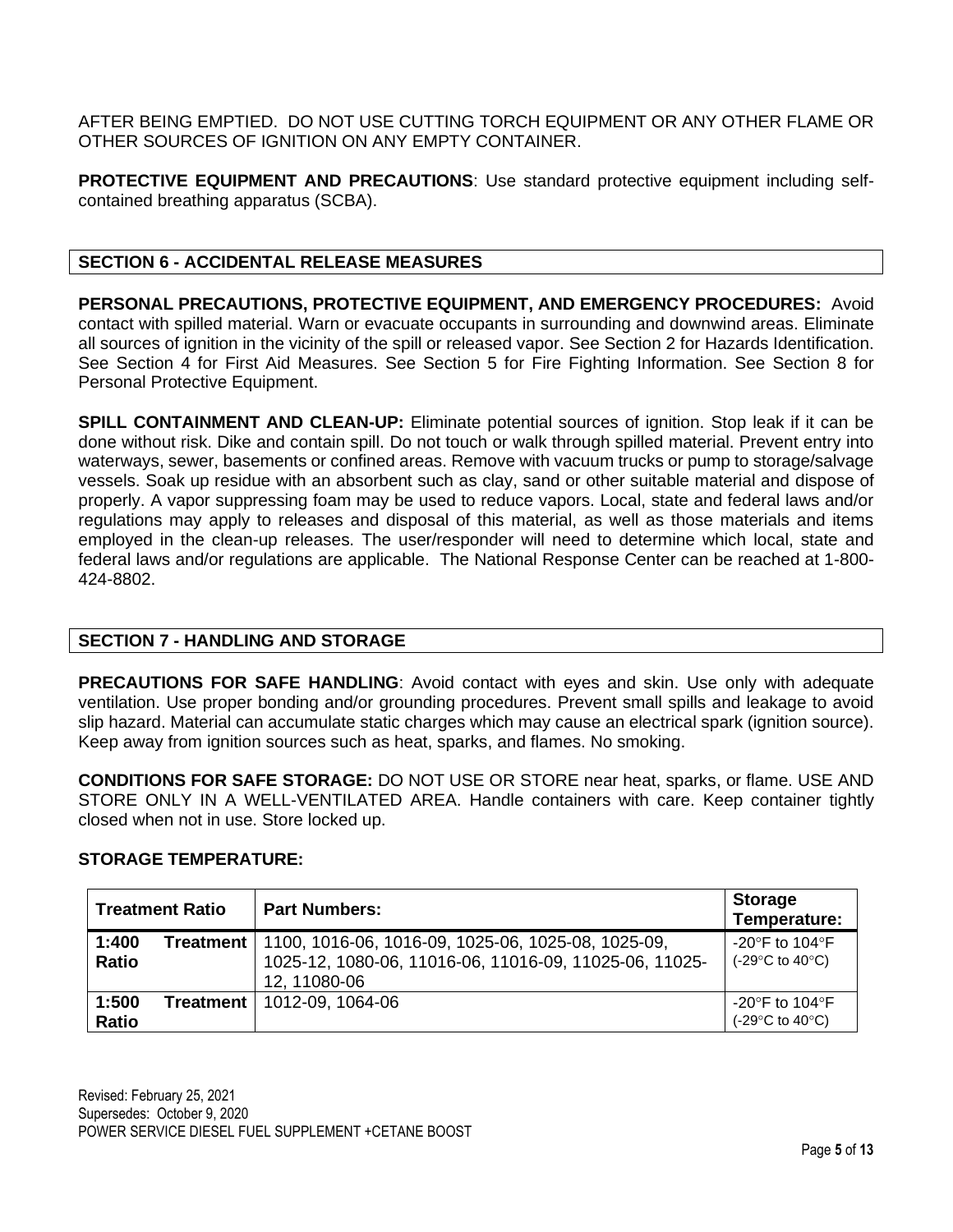|              | 1:1,000 Treatment   1000, 1128-04, 1060-01          | $0^{\circ}$ F to 104 $^{\circ}$ F                    |
|--------------|-----------------------------------------------------|------------------------------------------------------|
| Ratio        |                                                     | (-18 $\degree$ C to 40 $\degree$ C)                  |
| <b>Ratio</b> | 1:1,500 Treatment   1001, 1050-02, 1055-01, 1260-01 | 10°F to 104°F<br>(-12 $\degree$ C to 40 $\degree$ C) |

**EMPTY CONTAINER WARNING:** EMPTY CONTAINERS MAY CONTAIN COMBUSTIBLE VAPORS AND CAN BE DANGEROUS. SEE SECTION 5 FOR FIRE AND EXPLOSION HAZARD DATA.

#### **SECTION 8 - EXPOSURE CONTROLS / PERSONAL PROTECTION**

#### **EXPOSURE GUIDELINES:**

|                              |                | <b>OSHA</b> | <b>ACGIH</b> | <b>NIOSH</b> |            |             |               |             |
|------------------------------|----------------|-------------|--------------|--------------|------------|-------------|---------------|-------------|
|                              | CAS#           | <b>PEL</b>  | <b>TLV</b>   | <b>STEL</b>  | <b>REL</b> | <b>STEL</b> | <b>IDLH</b>   | <b>Note</b> |
| Ethylbenzene                 | $100 - 41 - 4$ | $100$ ppm   | 20 ppm       | not est.     | $100$ ppm  | $125$ ppm   | 800 ppm (LEL) | n/a         |
| Naphthalene                  | $91 - 20 - 3$  | 10 ppm      | 10 ppm       | not est.     | 10 ppm     | 15 ppm      | $250$ ppm     | skin        |
| <b>Petroleum Distillates</b> | n/a            | 500 ppm     | not est.     | not est.     | not est.   | not est.    | not est.      | n/a         |
| Cumene                       | $98 - 82 - 8$  | 50 ppm      | 50 ppm       | not est.     | 50 ppm     | not est.    | 900 ppm (LEL) | Skin        |
| Toluene                      | 108-88-3       | $100$ ppm   | 20 ppm       | not est.     | $100$ ppm  | $150$ ppm   | 500 ppm       | Skin        |
| Hydroxy Alkoxylate           | Proprietary    | 50 ppm      | 20 ppm       | not est.     | 5 ppm      | not est.    | not est.      | skin        |

**ENGINEERING CONTROLS:** The level of protection and types of controls necessary will vary depending upon potential exposure conditions. Local exhaust ventilation is recommended to control exposure.

## **PERSONAL PROTECTIVE EQUIPMENT (PPE):**

**Eyes and Face:** Eye protection such as safety glasses or chemical goggles is recommended if contact is likely.

**Skin:** Protective chemical/oil resistant gloves are recommended. Wear additional protective clothing as appropriate.

**Respiratory:** Wear a NIOSH/MSHA approved respirator as necessary.

**Specific Hygiene Measures:** Always observe good personal hygiene measures, such as washing after handling the material and before eating, drinking, and/or smoking. Routinely wash work clothing and protective equipment to remove contaminants. Practice good housekeeping.

**NOTE:** These precautions are for room temperature handling.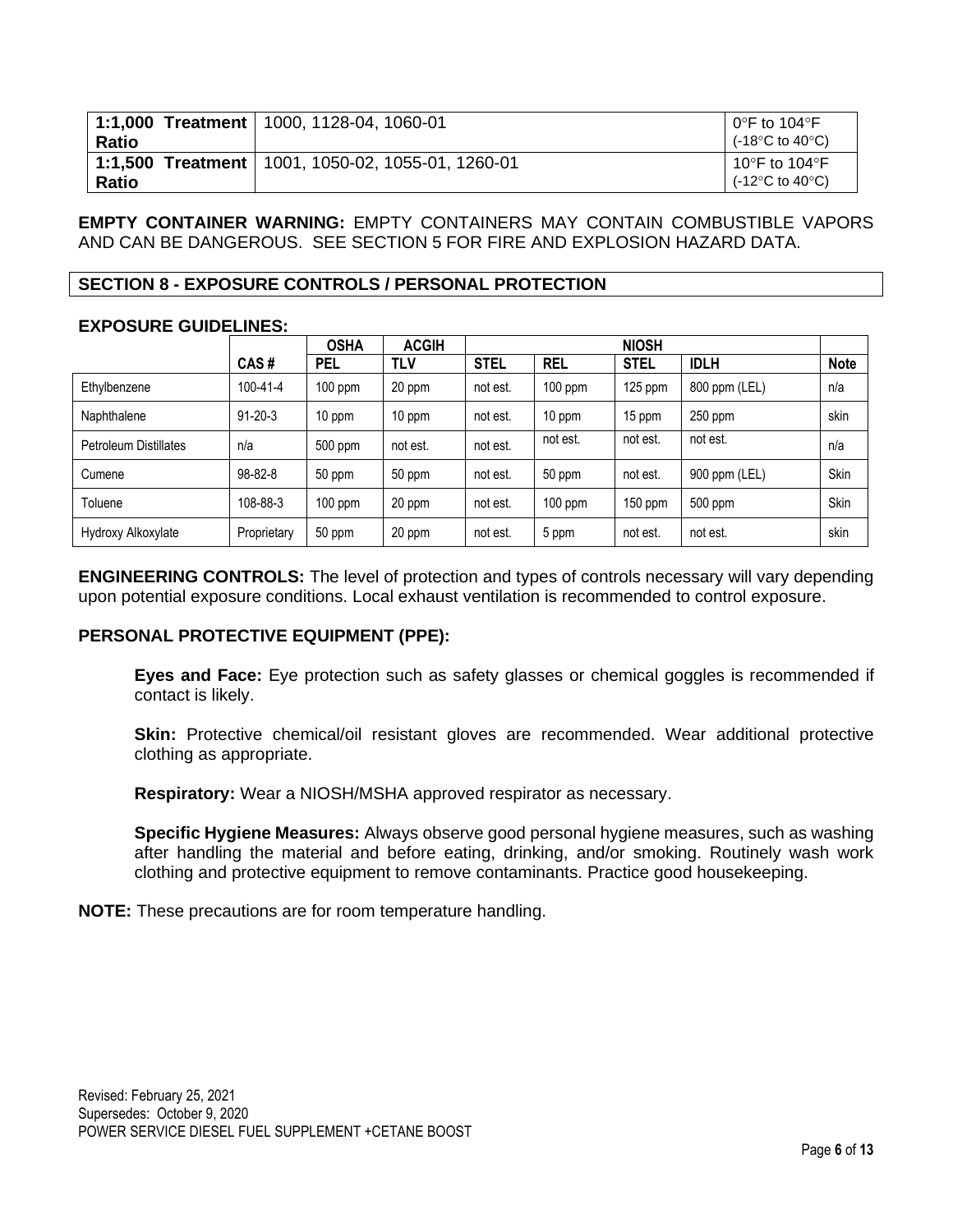# **SECTION 9 - PHYSICAL AND CHEMICAL PROPERTIES**

|                                                                 | 1:400<br><b>Treatment</b>     | 1:500<br><b>Treatment</b>     | 1:1000<br><b>Treatment</b>        | 1:1500<br><b>Treatment</b>        |
|-----------------------------------------------------------------|-------------------------------|-------------------------------|-----------------------------------|-----------------------------------|
|                                                                 | Ratio                         | <b>Ratio</b>                  | Ratio                             | <b>Ratio</b>                      |
| Appearance                                                      | Liquid, brown                 | Liquid, brown                 | Liquid, brown                     | Liquid, brown                     |
| Odor                                                            | Aromatic<br>solvent           | Aromatic<br>solvent           | Aromatic solvent                  | Aromatic solvent                  |
| <b>Odor Threshold</b>                                           | Not available                 | Not available                 | Not available                     | Not available                     |
| pH                                                              | Not applicable                | Not applicable                | Not applicable                    | Not applicable                    |
| <b>Melting point/Freezing point</b>                             | Not available                 | Not available                 | Not available                     | Not available                     |
| <b>Initial Boiling Point and</b><br><b>Boiling Range</b>        | 221.5°F<br>$(105.3^{\circ}C)$ | 297.3°F<br>$(147.4^{\circ}C)$ | 300.9°F (149.4°C)                 | 290.3°F (143.5°C)                 |
| <b>Flash Point</b>                                              | 101°F (38.3°C)                | 113°F (45.0°C)                | 123°F (50.6°C)                    | 116°F (46.7°C)                    |
| <b>Evaporation Rate</b>                                         | Not available                 | Not available                 | Not available                     | Not available                     |
| <b>Flammability</b>                                             | Not available                 | Not available                 | Not available                     | Not available                     |
| <b>Upper / lower Flammability or</b><br><b>Explosive Limits</b> | Not available                 | Not available                 | Not available                     | Not available                     |
| <b>Vapor Pressure</b>                                           | Not available                 | Not available                 | Not available                     | Not available                     |
| <b>Vapor Density</b>                                            | Not available                 | Not available                 | Not available                     | Not available                     |
| <b>Relative Density/Specific</b><br><b>Gravity</b>              | 0.9238                        | 0.9232                        | 0.9291                            | 0.9342                            |
| <b>Solubility</b>                                               | Not available                 | Not available                 | Not available                     | Not available                     |
| <b>Partition Coefficient; n-</b><br>octanol / water             | Not available                 | Not available                 | Not available                     | Not available                     |
| <b>Auto-ignition Temperature</b>                                | Not available                 | Not available                 | Not available                     | Not available                     |
| <b>Decomposition temperature</b>                                | Not available                 | Not available                 | Not available                     | Not available                     |
| Viscosity @ 40°C                                                | Not available                 | 3.823 cSt                     | 8.072 cSt                         | 16.90 cSt                         |
| <b>Pour Point</b>                                               | -55°F (-48°C)                 | $-54^{\circ}F( -48^{\circ}C)$ | $-27^{\circ}F$ (-33 $^{\circ}C$ ) | $-11^{\circ}F$ (-24 $^{\circ}C$ ) |

## **SECTION 10 - STABILITY AND REACTIVITY**

#### **REACTIVITY: see Incompatible Materials below**

**CHEMICAL STABILITY:** This material is considered stable under normal ambient and anticipated storage and handling conditions of temperature and pressure.

**POSSIBILITY OF HAZARDOUS REACTION**: Hazardous polymerization will not occur.

**CONDITIONS TO AVOID:** Flames, high energy ignition sources, and elevated temperatures.

**INCOMPATIBLE MATERIALS:** May react with strong oxidizing agents, such as; chlorates, nitrates, peroxides, nitrogen oxides, sulfur oxides, etc.; alkalis; nitric acid; sulfuric acid; aluminum; brass; copper; reducing agents.

**HAZARDOUS DECOMPOSITION PRODUCTS:** Carbon oxides, products of incomplete combustion.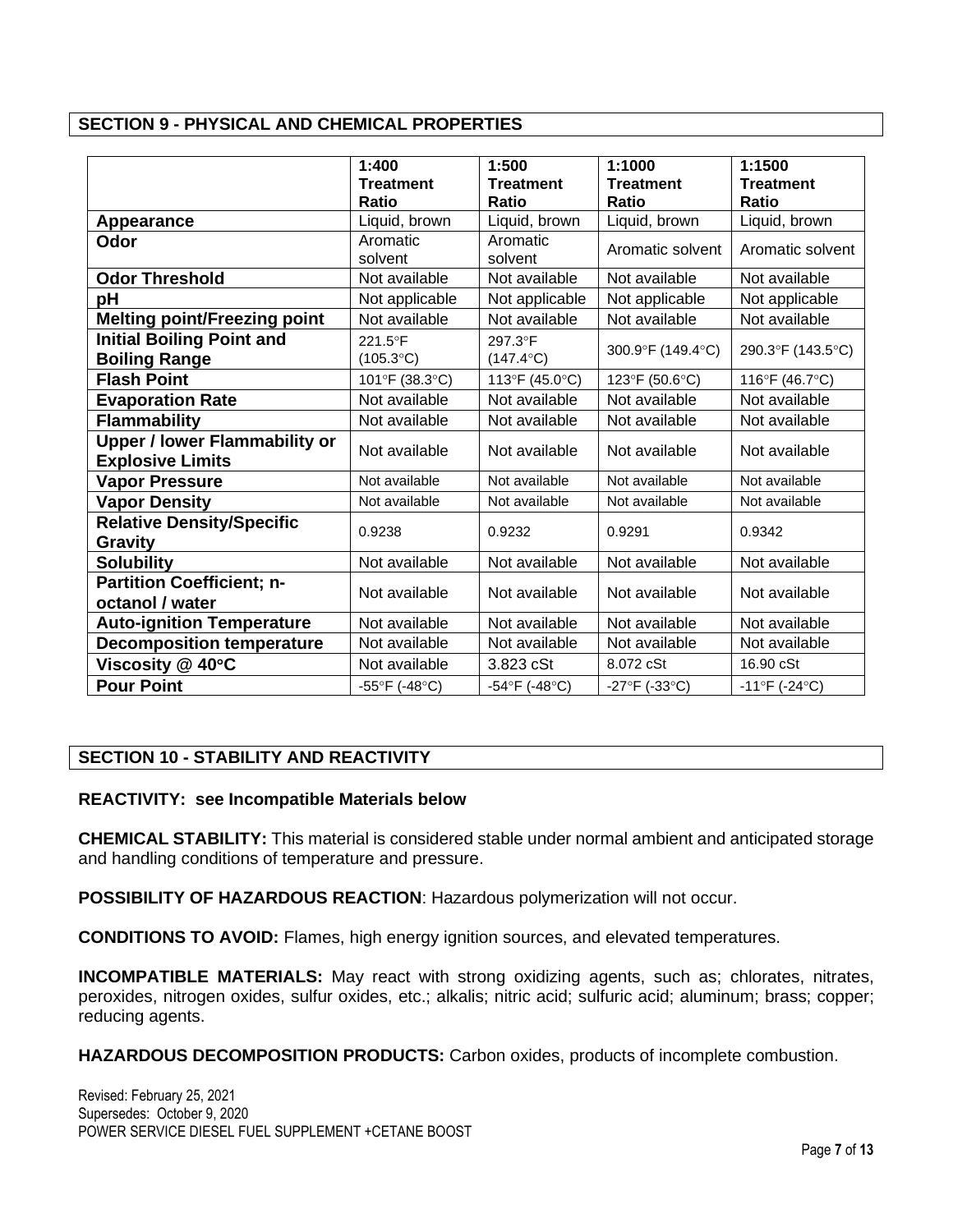## **SECTION 11 - TOXICOLOGICAL INFORMATION**

# **LIKELY ROUTES OF EXPOSURE**

|                        | INGESTION   INHALATION | <b>SKIN</b>    | <b>EYE</b>     | <b>SKIN</b>       |
|------------------------|------------------------|----------------|----------------|-------------------|
|                        |                        | <b>CONTACT</b> | <b>CONTACT</b> | <b>ABSORPTION</b> |
| 1:400 Treatment Ratio  |                        |                |                |                   |
| 1:500 Treatment Ratio  |                        |                |                |                   |
| 1:1000 Treatment Ratio |                        |                |                |                   |
| 1:1500 Treatment Ratio |                        |                |                |                   |

**SYMPTOMS RELATED TO PHYSICAL, CHEMICAL AND TOXICOLOGICAL CHARACTERISTICS:**  Breathing of high vapor concentrations may cause dizziness, light-headedness, headache, nausea and loss of coordination. Continued inhalation may result in unconsciousness. The vapor or fumes from this material may cause respiratory irritation. Breathing this material at elevated concentrations causes central nervous system effects. Central nervous system effects may include headache, dizziness, nausea, vomiting, weakness, loss of coordination, blurred vision, drowsiness, confusion or disorientation. At extreme exposures, central nervous system effects may include respiratory depression, tremors, or convulsions, loss of consciousness, coma or death.

**DELAYED AND IMMEDIATE EFFECTS AND CHRONIC EFFECTS FROM SHORT- AND LONG-TERM EXPOSURE:** Repeated skin exposure to a component of this product may cause irritation, even a burn; may cause a more severe response on covered skin, such as under clothing or gloves. Inhalation exposure to a component of this product has caused fetotoxicity in the presence of maternal toxicity in animals.

## **NUMERICAL MEASURES OF TOXICITY**

Note: the information provided below are estimates; testing of the product is not available.

| <b>Treatment Ratio</b>  | Oral<br>Acute                 | Toxicity   Acute Dermal Toxicity   Acute Inhalation |                        |
|-------------------------|-------------------------------|-----------------------------------------------------|------------------------|
|                         | (ATE <sub>mix</sub> estimate) | $(ATE_{mix}$ estimate)                              | $(ATE_{mix}$ estimate) |
| 1:400 Treatment Ratio   | Does not meet criteria        | Does not meet criteria                              | $7.12$ (vapors)        |
| 1:500 Treatment Ratio   | Does not meet criteria        | Does not meet criteria                              | $6.60$ (vapors)        |
| 1:1,000 Treatment Ratio | Does not meet criteria        | Does not meet criteria                              | 7.57 (vapors)          |
| 1:1,500 Treatment Ratio | Does not meet criteria        | Does not meet criteria                              | 6.73 (vapors)          |

**SENSITIZATION:** No information available.

**MUTAGENICITY**: No information available.

**CARCINOGENICITY LISTINGS – the following chemicals are listed as indicated:**

| <b>Chemical</b> | List      |
|-----------------|-----------|
| Cumene          | IARC, NTP |
| Ethylbenzene    | IARC      |
| Naphthalene     | IARC, NTP |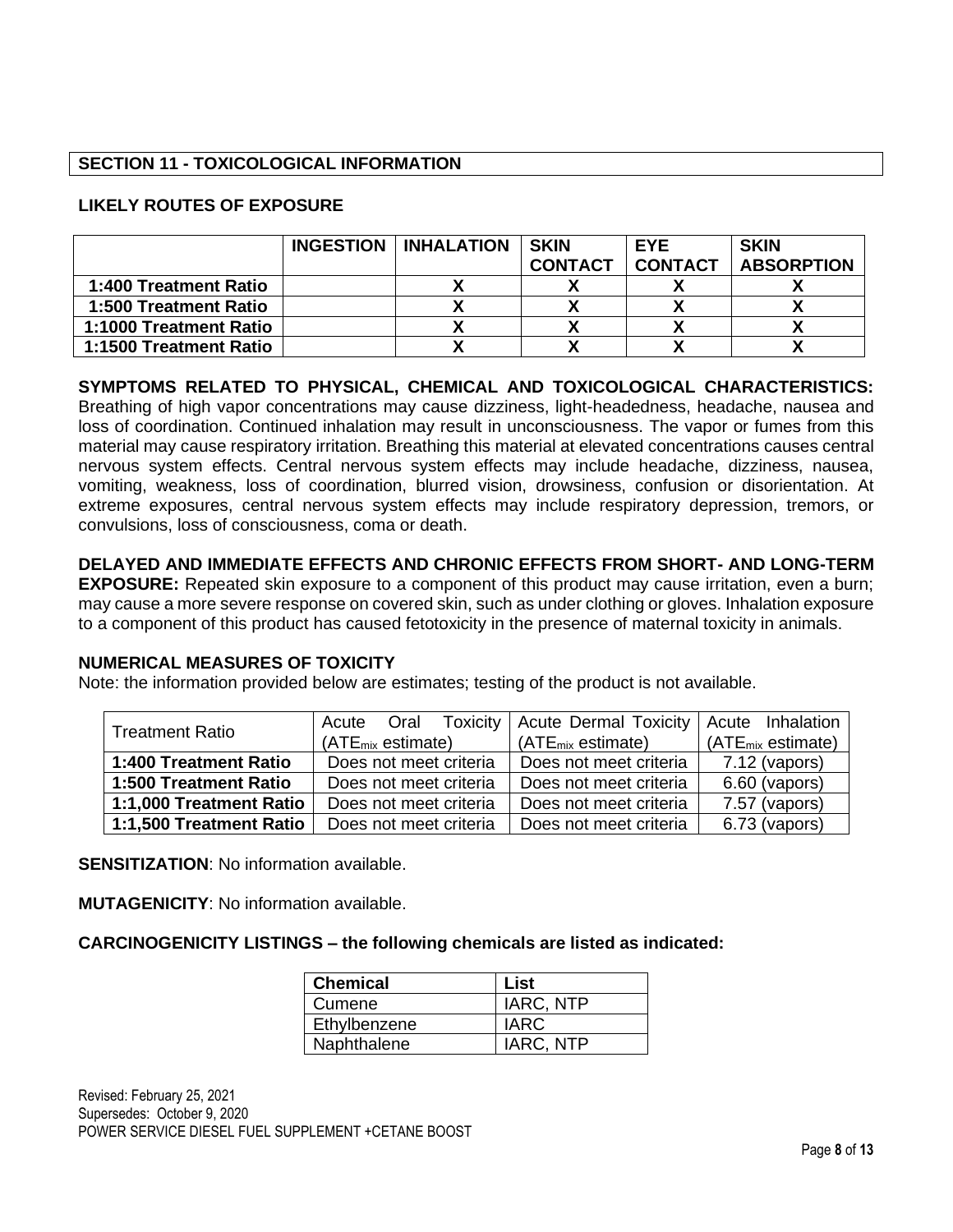## **REPODUCTIVE TOXICITY**: No information available.

**TERATOGENICITY/EMBRYOTOXICITY:** Hydroxy Alkoxylate has caused fetotoxicity with maternal toxicity. This product contains a component of a complex mixture (Xylenes (1330-20-7)) that has been shown to cause teratogenicity and/or embryotoxicity.

**SPECIFIC TARGET ORGAN TOXICITY (SINGLE EXPOSURE**): Respiratory tract irritation, drowsiness/dizziness.

**SPECIFIC TARGET ORGAN TOXICITY (REPEATED EXPOSURE):** No information available

**ASPIRATION HAZARD**: Aspiration hazard identified.

## **SECTION 12 - ECOLOGICAL INFORMATION**

**ECOTOXICITY:** This material is expected to be toxic to aquatic organisms.

**PERSISTENCE AND DEGRADABILITY**: No information available.

**BIOACCUMULATIVE POTENTIAL**: No information available.

**MOBILITY IN SOIL**: No information available.

**OTHER ADVERSE EFFECTS**: No information available.

## **SECTION 13 - DISPOSAL CONSIDERATIONS**

**RCRA Information:** Disposal of unused product may be subject to RCRA hazardous waste regulations (40 CFR Part 261). Disposal of the used product may also be regulated as hazardous waste due to resulting mixture characteristics, mixture components or product use. Such changes to the product may result in different and/or additional hazardous waste codes. Potential RCRA waste code based on the product as shipped: D001 IGNITABILITY

State or local laws may impose additional regulatory requirements regarding disposal. *Waste characterizations and compliance with applicable laws are the responsibility solely of the waste generator.*

**EMPTY CONTAINER WARNING:** EMPTY CONTAINERS MAY CONTAIN COMBUSTIBLE VAPORS AND CAN BE DANGEROUS. SEE SECTION 5 FOR FIRE AND EXPLOSION HAZARD DATA. Dispose or recycle empty containers appropriately per local, state and federal regulations.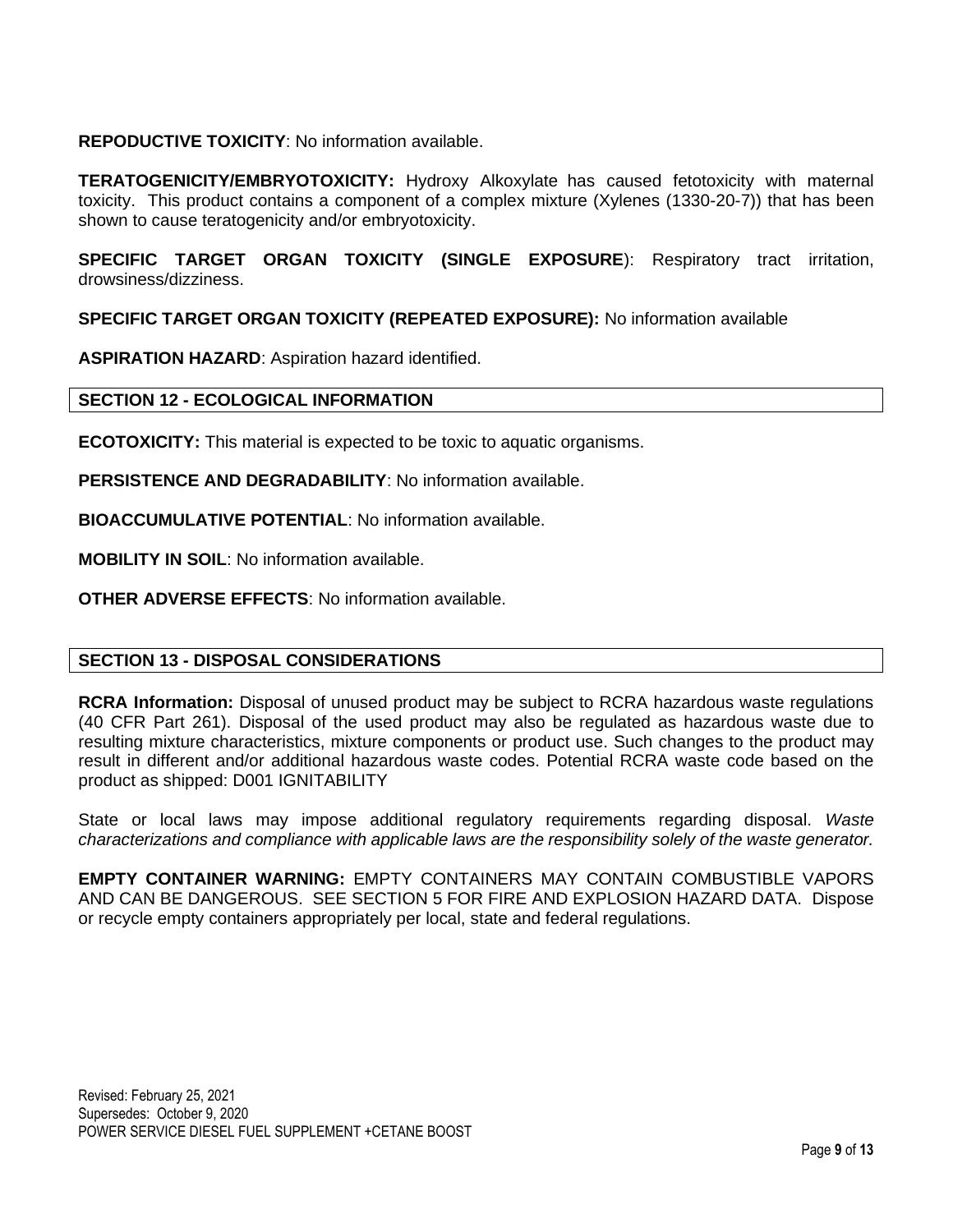# **SECTION 14 - TRANSPORTATION INFORMATION**

# **The following part numbers are regulated for transportation as follows:**

| 1016-09<br>1025-12 | DOT (Domestic Ground): Not Regulated                                                                                                           |  |  |  |  |
|--------------------|------------------------------------------------------------------------------------------------------------------------------------------------|--|--|--|--|
| 1080-06            | <b>IMDG (Ocean Transport):</b><br>UN 1993 FLAMMABLE LIQUID, N.O.S. (Petroleum Distillates), 3, III (38.3°C c.c.), LTD<br>QTY                   |  |  |  |  |
| 1012-09<br>1064-06 | DOT (Domestic Ground): Not Regulated                                                                                                           |  |  |  |  |
|                    | <b>IMDG (Ocean Transport):</b><br>UN 1993 FLAMMABLE LIQUID, N.O.S. (Petroleum Distillates), 3, III (45°C c.c.), LTD<br><b>QTY</b>              |  |  |  |  |
| 1060-01            | <b>DOT (Domestic Ground):</b><br>NA 1993 Combustible liquid, n.o.s. (Petroleum Distillates) Comb liq, III, MP (2-<br>Ethylhexyl Nitrate)       |  |  |  |  |
|                    | <b>IMDG (Ocean Transport):</b><br>UN 1993 FLAMMABLE LIQUID, N.O.S. (Petroleum Distillates), 3, III (50.6°C c.c.), MP<br>(2-Ethylhexyl Nitrate) |  |  |  |  |
| 1128-04            | DOT (Domestic Ground): Not Regulated                                                                                                           |  |  |  |  |
|                    | <b>IMDG (Ocean Transport):</b><br>UN 1993 FLAMMABLE LIQUID, N.O.S. (Petroleum Distillates), 3, III (50.6°C c.c.), LTD<br><b>QTY</b>            |  |  |  |  |
| 1260-01            | <b>DOT (Domestic Ground):</b><br>NA 1993 Combustible liquid, n.o.s. (Petroleum Distillates) Comb liq, III, MP (2-<br>Ethylhexyl Nitrate)       |  |  |  |  |
|                    | <b>IMDG (Ocean Transport):</b><br>UN 1993 FLAMMABLE LIQUID, N.O.S. (Petroleum Distillates), 3, III (46.7°C c.c.), MP<br>(2-Ethylhexyl Nitrate) |  |  |  |  |
| 1100               | <b>DOT (Domestic Ground):</b><br>NA 1993 Combustible liquid, n.o.s. (Petroleum Distillates) Comb liq, III, MP (2-<br>Ethylhexyl Nitrate)       |  |  |  |  |
|                    | <b>IMDG (Ocean Transport):</b><br>Not offered                                                                                                  |  |  |  |  |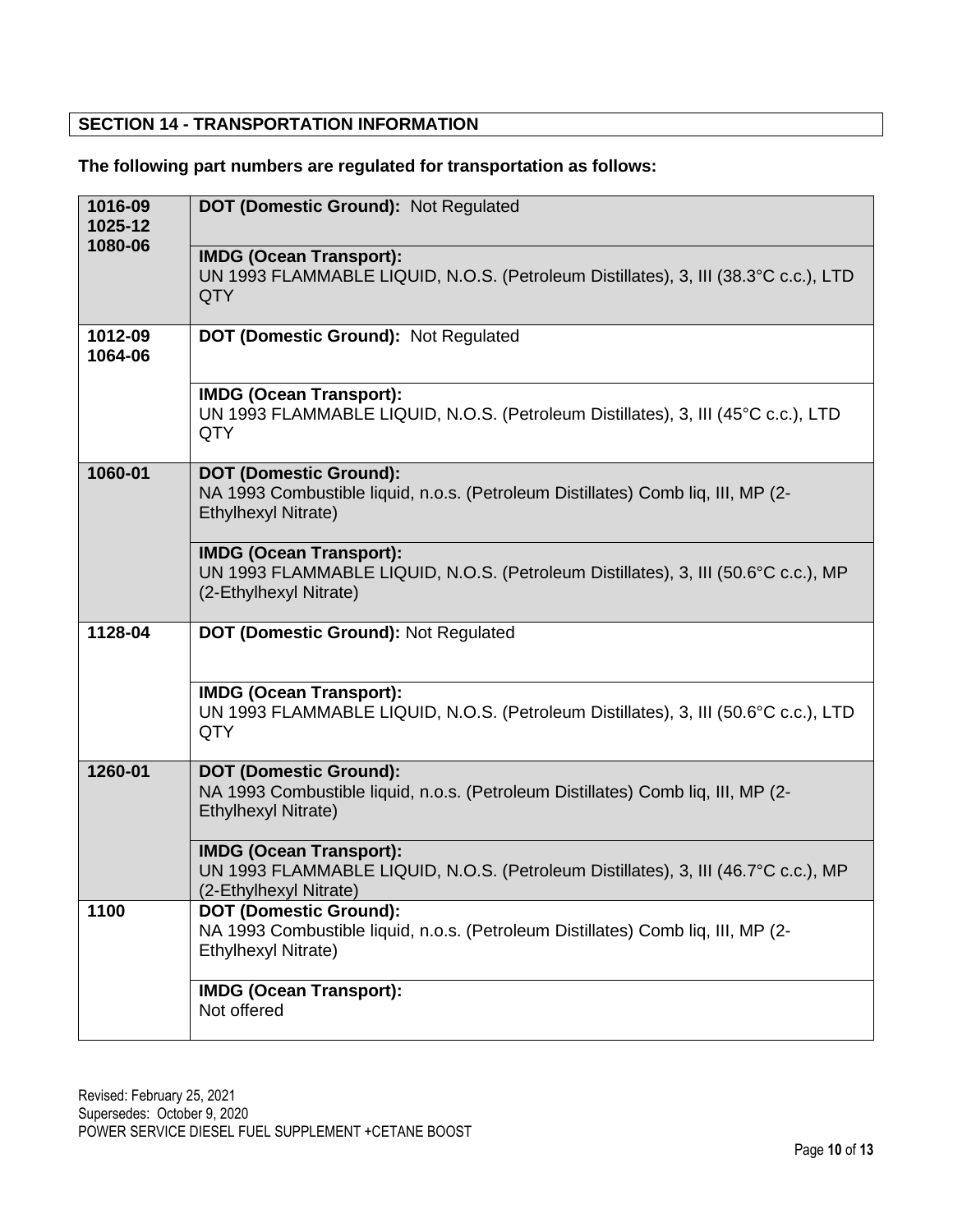| 1000<br>1001 | <b>DOT (Domestic Ground):</b><br>NA 1993 Combustible liquid, n.o.s. (Petroleum Distillates) Comb liq, III, MP (2-<br>Ethylhexyl Nitrate) RQ (Xylene, Napthalene) |
|--------------|------------------------------------------------------------------------------------------------------------------------------------------------------------------|
|              | <b>IMDG (Ocean Transport):</b><br>Not offered                                                                                                                    |

#### **All Part Numbers not recommended for transport by air.**

# **SECTION 15 - REGULATORY INFORMATION**

#### **§14(a) Consumer Product Safety Act General Certificate of Conformity**

Power Service Products, Inc. certifies that this product meets the statutory and regulatory requirements of the US Consumer Products Safety Act, the Federal Hazardous Substances Act, and the Poison Prevention Packaging Act of 1970, as applicable. The Power Service products are manufactured in the United States in Weatherford, Texas, unless otherwise indicated on the product label. The product manufacture lot code is stamped on the product container. This Certification is based upon a reasonable testing program conducted by Power Service Products, Inc. which includes a quality control program incorporating, as necessary, confirmation of compliance by component suppliers. Third-party testing is not required to certify compliance. Further details may be obtained by contacting the Power Service Products, Inc. EHS Manager at 1-800-643-9089.

Contents of this SDS comply with the OSHA Hazard Communication Standard 29 CFR 1910.1200.

#### **TSCA STATUS:**

All chemical substances found in this product comply with the Toxic Substances Control Act inventory reporting requirements.

#### **EPA SARA TITLE III CHEMICAL LISTINGS:**

**Section 302 Extremely Hazardous Substances:** None

#### **Sections 311/ 312 Hazard Class**:

Acute Health Effects: Yes Sudden Release of Pressure Hazard: No Chronic Health Effects: Yes Reactivity Hazard: No Fire Hazard: Yes

#### **NFPA (NATIONAL FIRE PROTECTION ASSOCIATION) RATING:**

HEALTH: **2** FIRE: **2** REACTIVITY: **0** 

Revised: February 25, 2021 Supersedes: October 9, 2020 POWER SERVICE DIESEL FUEL SUPPLEMENT +CETANE BOOST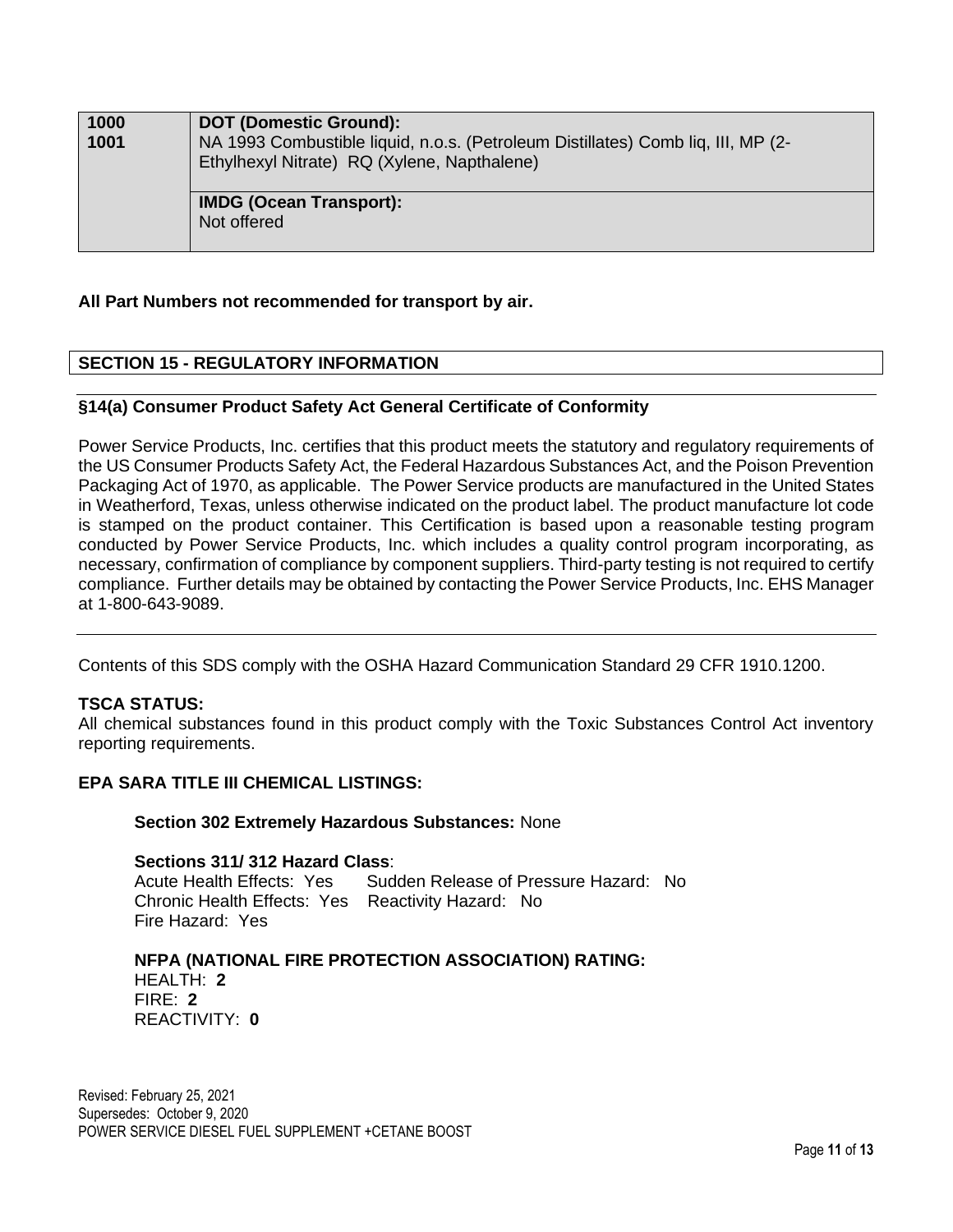#### **Section 313:**

Specific chemical information is being withheld as a Trade Secret. The following chemicals subject to the reporting requirements of EPCRA Section 313 of Title III of the Superfund Amendments and Reauthorization Act of 1986 (40 CFR Part 372) may be present in this product at a concentration that does not exceed the specified upper weight percentage.

| <b>Treatment Ratio</b>  | <b>CAS Number</b> | <b>Chemical Name</b>         | Max % |
|-------------------------|-------------------|------------------------------|-------|
| 1:400 Treatment Ratio   | $100 - 41 - 4$    | Ethylbenzene                 | 1.5   |
|                         | Not available     | <b>Glycol Ether Category</b> | 8.0   |
|                         | $91 - 20 - 3$     | Naphthalene                  | 0.2   |
| 1:500 Treatment Ratio   | $100 - 41 - 4$    | Ethylbenzene                 | 1.5   |
|                         | Not available     | <b>Glycol Ether Category</b> | 10.0  |
|                         | $91 - 20 - 3$     | Naphthalene                  | 0.2   |
| 1:1,000 Treatment Ratio | $100 - 41 - 4$    | Ethylbenzene                 | 0.2   |
|                         | Not available     | <b>Glycol Ether Category</b> | 0.4   |
|                         | $91 - 20 - 3$     | Naphthalene                  | 0.3   |
| 1:1,500 Treatment Ratio | $100 - 41 - 4$    | Ethylbenzene                 | 0.2   |
|                         | Not available     | <b>Glycol Ether Category</b> | 0.6   |
|                         | $91 - 20 - 3$     | Naphthalene                  | 0.5   |

State or local laws may impose additional regulatory requirements for components of this material. It is the responsibility solely of the Employer to maintain compliance with State and Local reporting.

**This product contains a chemical known to the state of California to cause cancer and/or birth defects or other reproductive harm: ethylbenzene, toluene, cumene, naphthalene.**

## **SECTION 16 – OTHER INFORMATION**

#### **DATE OF PREPARATION / REVISION**: February 25, 2020

**NOTE regarding product labeling: The OSHA Hazard Communication Standard applies to hazardous chemicals known to be present in the workplace. However, the labeling and Safety Data Sheet requirements do not apply to consumer products when they are used in the workplace for the purposes intended by the manufacturer and the use results in a duration and frequency of exposure which is not greater than the range of exposures that could reasonably be experienced by consumers when used for the intended purpose. Power Service Products intends for product packaged in 1 gallon or smaller containers to be used by consumers and has labeled those containers as required under the Consumer Product Safety Commission regulations. Power Service Products intends for product packaged in containers larger than 1 gallon to be used in the workplace and has labeled those products as required by the OSHA Hazard Communication Standard. The Consumer Product Safety Commission and OSHA Hazard Communication Standard labeling requirements are different and variations between the consumer and industrial labels may occur. It is the employer's responsibility to purchase the appropriate product for use in the workplace.**

The information contained herein is offered in good faith and is believed to be accurate based on the data available to us as of the date of SDS preparation. The information in this document applies to this specific